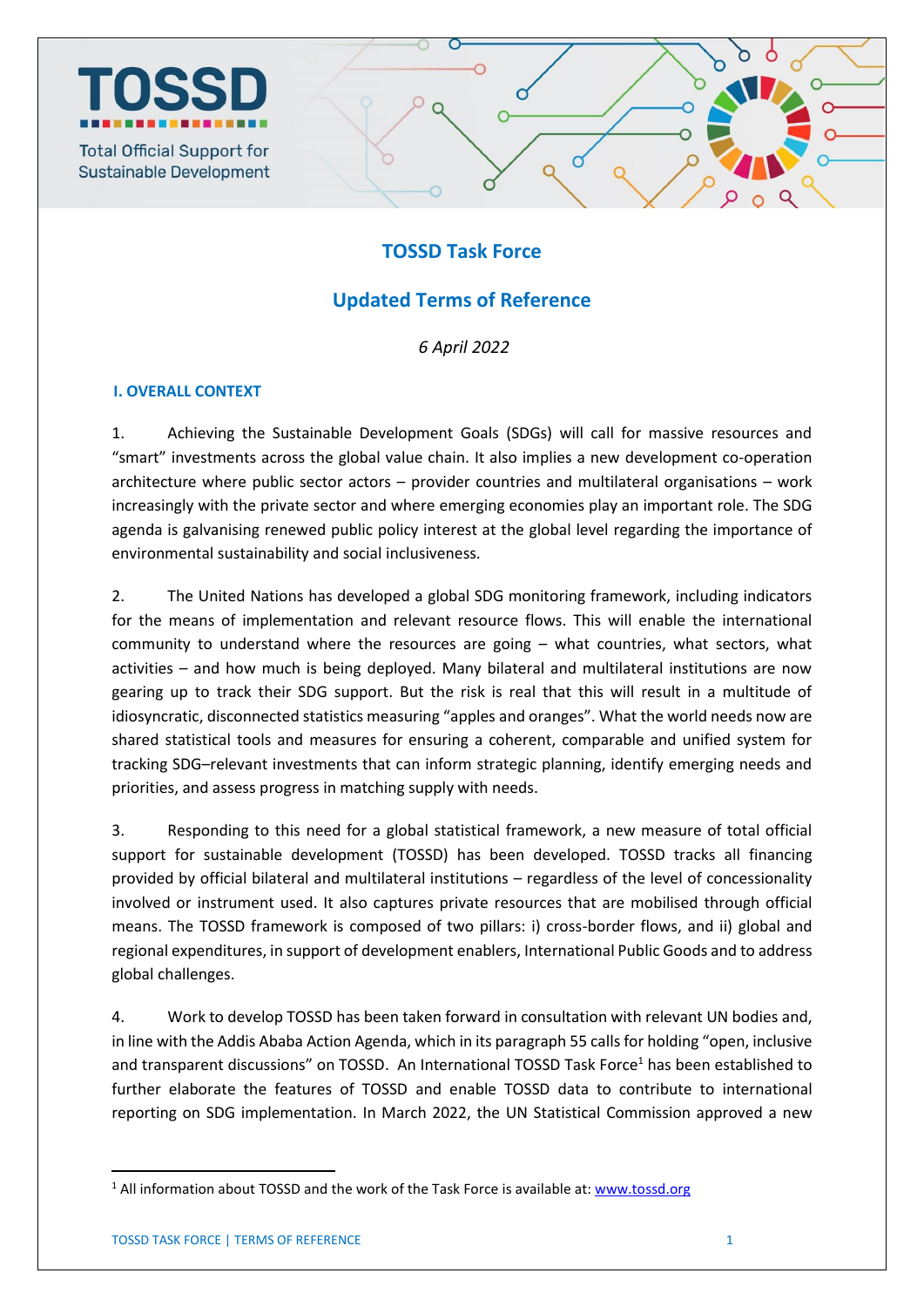

version of indicator 17.3.1<sup>2</sup> for measuring development support for which TOSSD will serve as a data source.

5. The present Terms of Reference (TORs) provide an update to previous versions<sup>3</sup> and define the objectives, composition, governance arrangements and working methods of the TOSSD Task Force until the High-Level Political Forum in July 2023.

### **II. THE PURPOSE AND ROLE OF THE TASK FORCE AND ITS TASKS**

6. From July 2017 to June 2019, the Task Force focused on developing the general statistical concepts, standards and methodologies of the TOSSD framework, which led to the release of a first set of complete Reporting Instructions in June 2019. A number of country and thematic pilots also contributed to further fine-tune and develop these Instructions. The first release of TOSSD data took place in 2020 on 2019 activities, was made available on the TOSSD website and data are now collected on a yearly basis.

7. The TOSSD Task Force carries out its activities along four work streams with specific objectives as follows<sup>4</sup>:

- **Workstream 1: Maintaining and updating the Reporting Instructions** 
	- o Maintain and further update the Reporting Instructions taking into account, as appropriate, the results of the past and upcoming TOSSD data collection rounds, the work carried out with the UN to inform indicator 17.3.1, country and thematic pilots, as well as stakeholder feedback.
- **Workstream 2: Collecting and analysing TOSSD data, and constantly improving their quality**
	- o Undertake three rounds of TOSSD data collection in 2020, 2021 and 2022, and seek to expand the coverage of these data, by inviting more providers, especially South-South providers and multilateral institutions to report on TOSSD.
	- o Review analyses of TOSSD data and discuss any action to undertake to improve data coverage and quality.

**.** 

<sup>&</sup>lt;sup>2</sup> For more information on the process that led to the approval of the new indicator, see the work of the **IAEG-**SDGs [working group on measurement of development support.](https://unstats.un.org/sdgs/iaeg-sdgs/working-group-on-measurement-of-development-support/) For the decision of the UN Statistical Commission regarding the adoption of indicator 17.3.1, see the relevant page of its [53rd Session.](https://unstats.un.org/unsd/statcom/53rd-session/documents) For details on the metadata that mentions TOSSD as a data source for indicator 17.3.1, see the SDG indicators metadata [repository](https://unstats.un.org/sdgs/metadata/) here (update forthcoming and until then the metadata can be found [here\)](https://unstats.un.org/sdgs/files/meetings/working-group-on-measurement-of-development-support/IAEG-SDGs-02-SDG-Metadata-17.3.1---2021-10-11.pdf). <sup>3</sup> Following the versions of December 2017, February 2019, October 2020 and June 2021.

<sup>4</sup> These objectives were updated in April 2022 to take into account the recognition of TOSSD as a data source for indicator 17.3.1.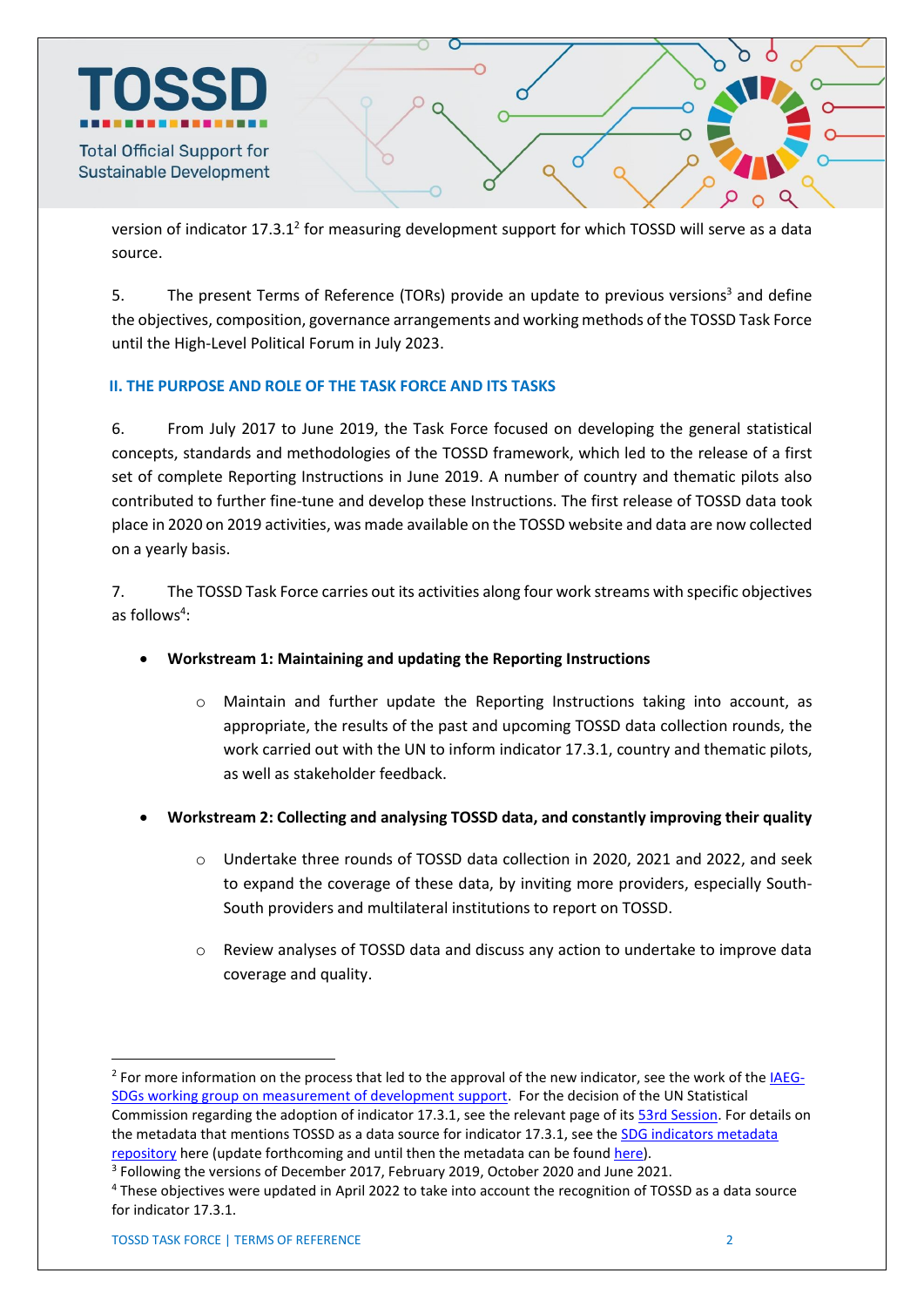

- **Workstream 3: Promoting the use of TOSSD data**
	- $\circ$  Actively use TOSSD data and promote their use within government agencies and internationally; use TOSSD data in policy and communication materials.
	- o Widely disseminate TOSSD data towards constituencies that will use and analyse this information (e.g. recipient countries, leading development think tanks and CSOs), focusing on what TOSSD enables users to see, rather than on the technical aspects of the TOSSD measure.
- **Workstream 4: Informing indicator 17.3.1 of the SDG indicator framework and transferring or sharing the ownership of TOSSD with the UN**:
	- $\circ$  Continue engaging with the United Nations in order to identify a custodian or cocustodian agency for TOSSD and make substantial progress on transferring or sharing the ownership of the framework with that agency. In the meantime, the OECD will continue to work as the Secretariat of the Task Force to ensure that the TOSSD framework is maintained to the highest statistical standards and that data continue to be collected to inform policies on sustainable development finance.
	- o Seek to increase the ownership of TOSSD as a new statistical framework of Sustainable Development Finance by different countries, international bodies and constituencies (e.g. the UN; developing countries; South-South providers; Think Tanks; CSOs and the Private Sector).

#### **III. COMPOSITION OF THE TASK FORCE**

8. As indicated in previous versions of the Task Force TORs, as the work of the Task Force evolves, the Membership of the Task Force also needs to evolve.

9. The Task Force will consist of sovereign states and international institutions, or their designates. Members will be representative of key international constituencies that will generate and use TOSSD data e.g. TOSSD-eligible countries; bilateral and multilateral providers; and Northern and South-South providers. They will bring to the Task Force their technical expertise drawn from both national statistical offices and the development community. The Task Force may also include independent experts as permanent members.

10. In line with the objective of increasing ownership of TOSSD at the global level, the Task Force will continue to expand its membership. While any country or organisation is welcome to join, special attention will be paid to ensuring a balance in terms of representation from: TOSSD-eligible and provider countries; Northern and South-South providers, development policy and statistical practitioners. Special attention will also be paid to ensure adequate representation of multilateral organisations, in particular UN agencies and other development actors. As the number of members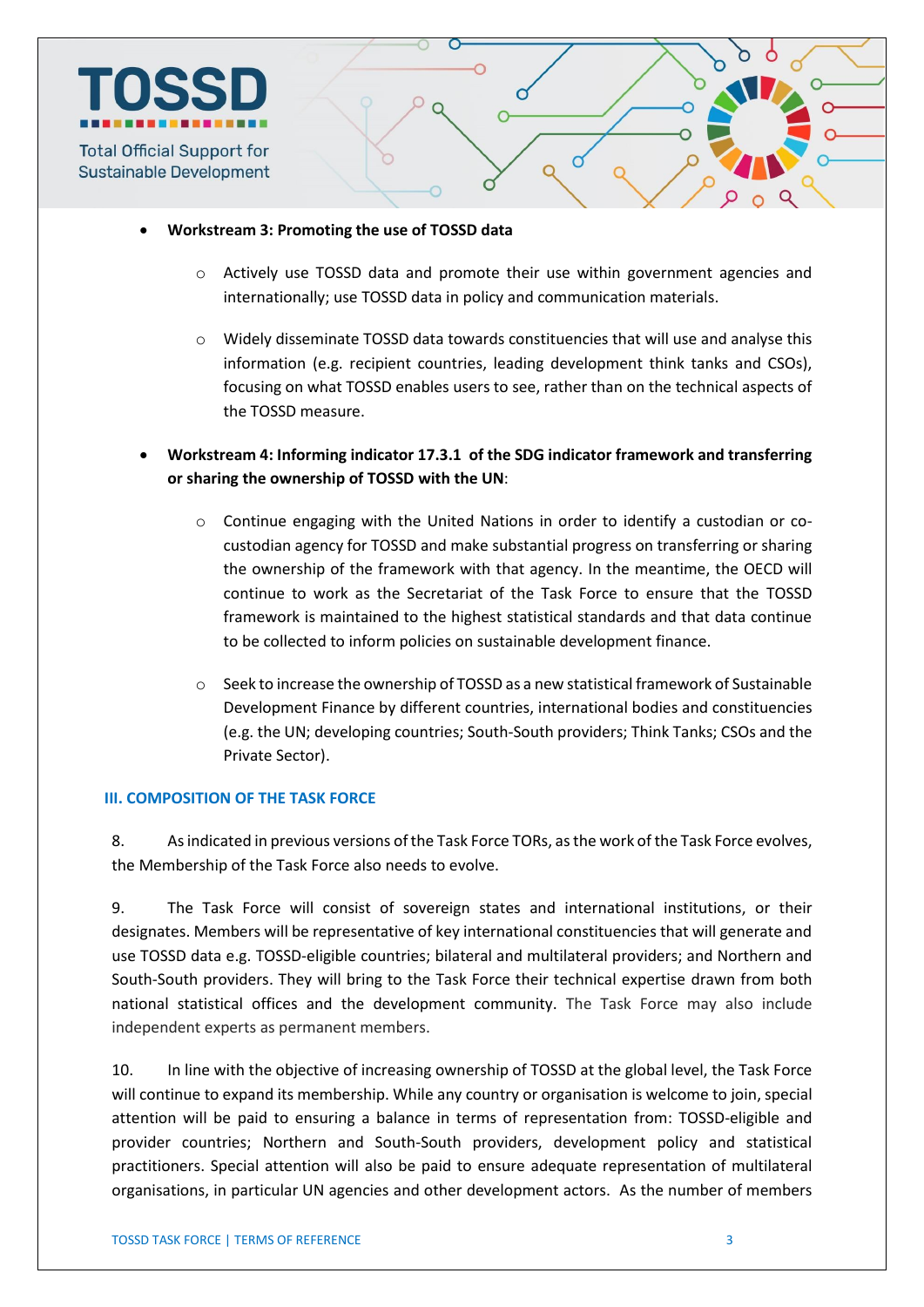

increases, the Task Force will review its modes of deliberation to ensure its decision-making processes remain effective.

11. The Task Force will be led by two co-Chairs representative of the Task Force membership among i) TOSSD-eligible countries; ii) Northern and South-South providers; and iii) Multilateral organisations.

### **IV. WORKING METHODS**

12. Task Force work will continue being conducted principally through periodic, face-to-face and virtual meetings where participants will discuss statistical concepts, principles and approaches; identify further research and analytical needs; provide comments on texts that will help to further develop the TOSSD Reporting Instructions; and adjust these Instructions as appropriate, based on the results of the TOSSD data collection rounds, the continued work carried out with the UN to inform indicator 17.3.1, country and thematic pilots, as well as stakeholder feedback.

13. The core output of the TOSSD Task Force by January 2023 will be a refined set of TOSSD Reporting Instructions, three rounds of data collection (in 2020, 2021 and 2022) and a renewed governance arrangements document for a gradual transition of the Task Force towards a clarified and more formalised governance structure.

14. Meetings will be managed and work structured by the TOSSD Task Force co-Chairs, with support from the Task Force Secretariat.

15. The co-Chairs will function as a bureau to provide strategic oversight regarding the scope and nature of work, to identify topics for discussion, and to manage work flow and modalities.

16. Task Force members will be invited to propose topics for further inquiry or future consideration by the Task Force.

17. Participant-driven subgroups can be spontaneously created for carrying out further work with the support of the co-Chairs.

18. External experts may be called on to participate in Task Force meetings for specific topics and specific expert workshops may be organised to address some technical issues outside of regular Task Force meetings.

19. CSOs will attend all Task Force meetings and consultations will be organised with them as appropriate.

20. The Task Force Secretariat will convene and organise meetings, develop substantive texts, summarise discussions, and revise substantive texts to ready them for inclusion in the proposed TOSSD Reporting Instructions. The Secretariat will also carry out the TOSSD data collection, collation,